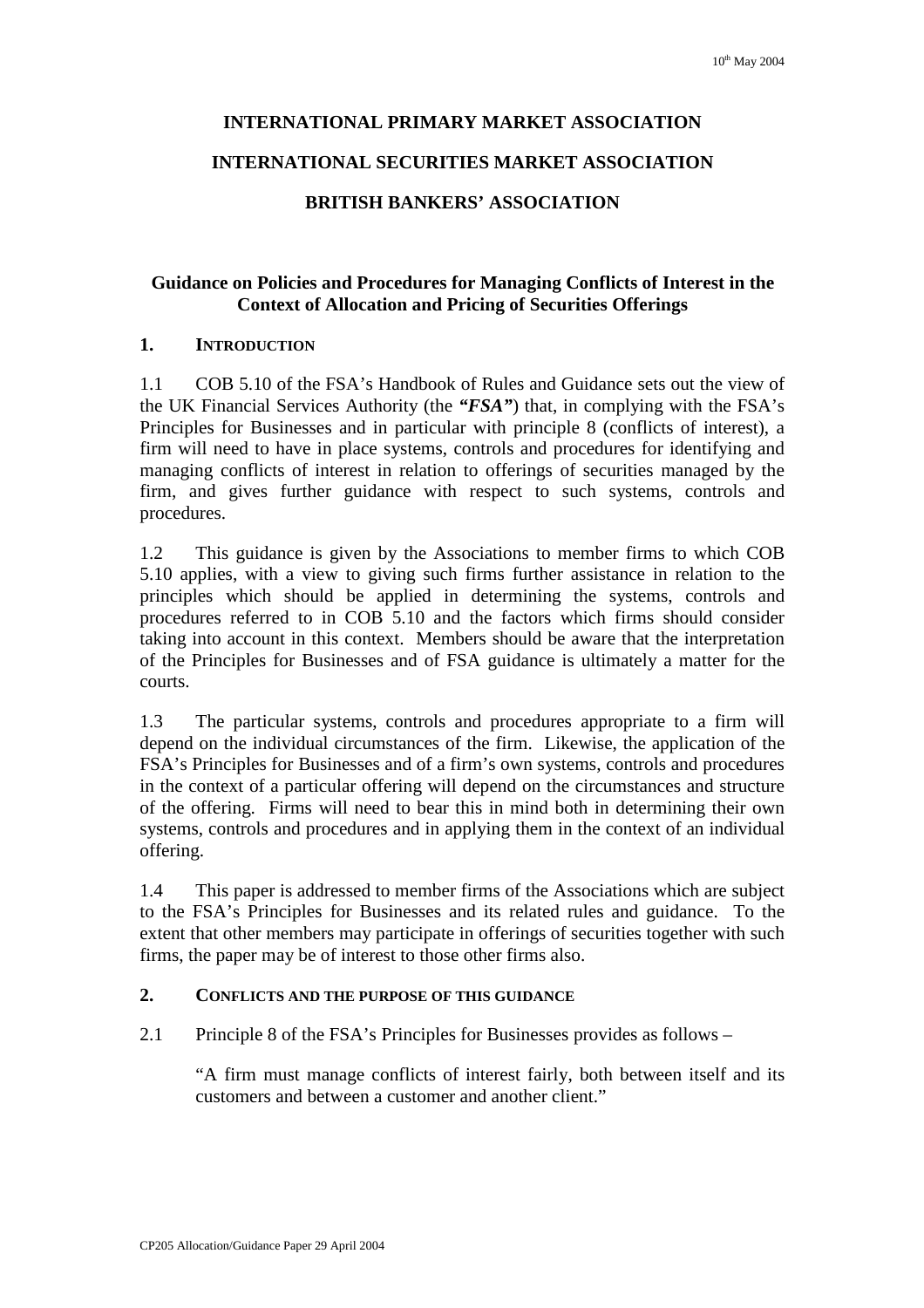2.2 In the context of a securities offering, a firm owes duties to its corporate finance client<sup>1</sup> and to its investment clients. In addition, it has interests of its own, both directly, where it undertakes a principal commitment or purchases securities in the offering otherwise than under such a commitment, and indirectly, because the interests and perceptions of both corporate finance and investment clients affect its "franchise" and reputation.

2.3 A firm's involvement in an offering for a client may therefore give rise to conflicts –

- (a) between the corporate finance client and the firm's investment clients who are possible purchasers of the securities;
- (b) between the corporate finance client and the firm;
- (c) between the firm and its investment clients.

2.4 Both the nature and severity of such conflicts and the weight which it is appropriate to give the respective duties and interests involved may vary from offering to offering, for example because of differences in the structure or terms of the offering or the type of securities offered, and between different stages of the same offering. For example, the firm may have a direct principal interest at the outset (in a bought deal or fixed price or backstop underwriting), only after a certain point, or not at all.

2.5 In offerings where the firm undertakes market risk, for example by underwriting an issue or providing a backstop price or size of issue, its prudential responsibilities for managing and controlling that risk will be relevant to its conduct of the offering, and may in particular affect the determination and timing of allocations. This should be one of the matters explained to the firm's corporate finance client in accordance with section 3 below.

2.6 In transactions which do not constitute an offering there will be no conflicts with the interest of the corporate finance client that need to be managed. In such situations – for example, block trades not involving a bookbuilding and negotiated private placements of securities with identified investors – only section 6 of this paper, relating to unacceptable allocation practices, is likely to apply.

2.7 The FSA takes the view that "firms will need to have in place systems, controls and procedures, appropriate to [their] structure and business, and to the sorts of offerings in which they are involved, for identifying and managing conflicts of interest"<sup>2</sup>. This guidance is intended to help firms design systems, controls and procedures to enable them to identify effectively their responsibilities and the conflicts which they may face and to manage those conflicts in such a way as to discharge those responsibilities appropriately.

<sup>&</sup>lt;sup>1</sup> The firm may be acting for an issuer of new securities, a seller of existing securities or, in some cases, the guarantor of a securities issue or the originator of assets underlying an issue. The term "corporate finance client" should be read accordingly. The corporate finance client may be a corporate, a sovereign, any other kind of public or private sector body or a natural person.

<sup>&</sup>lt;sup>2</sup> COB 5.10.5 G.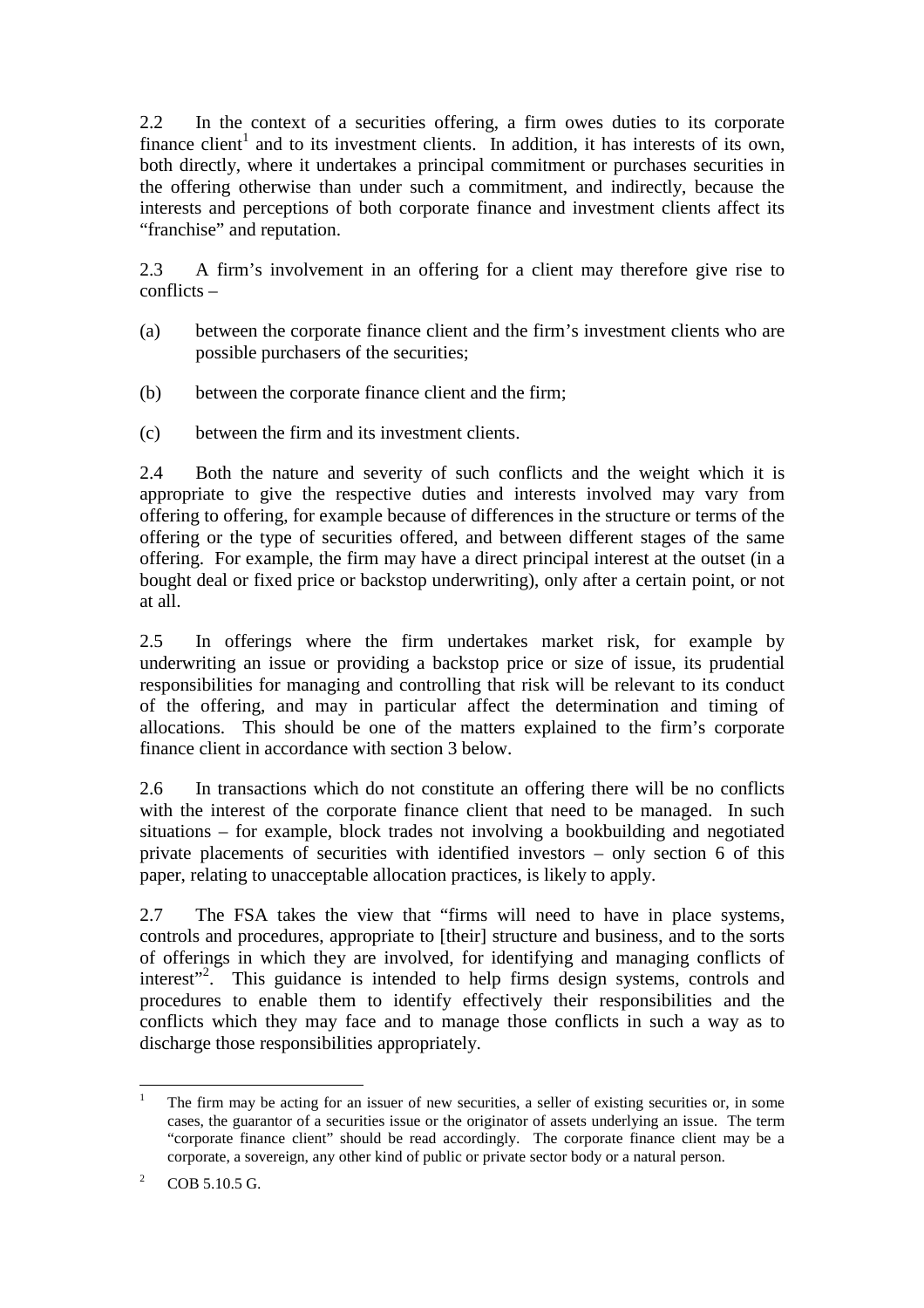- 2.8 The following paragraphs deal with –
- (a) the firm's relationship with its corporate finance client;
- (b) the factors relevant to allocation;
- (c) the basis of pricing;
- (d) unacceptable allocation practices;
- (e) the firm's internal procedures.

#### **3. THE FIRM'S RELATIONSHIP WITH ITS CORPORATE FINANCE CLIENT**

3.1 It is important that the firm's relationship with its corporate finance client should be transparent and that the client should have the opportunity to keep itself informed about the process of offering and allocation.

3.2 The steps appropriate to achieve this objective will need to be assessed in the light of all the circumstances, including in particular the client's experience of and familiarity with the offering process. For clients which are frequent or experienced users of the capital markets, firms may conclude that much of the detailed suggestions made below are largely unnecessary or inappropriate.

3.3 With less frequent or experienced issuers, it will normally be desirable for the firm to discuss the client's objectives and the most important aspects of the offering process with the client at an early stage. In some cases firms may choose to cover this in the discussions leading to the award of the mandate and to deal with some key points in the agreed terms of the mandate.

- 3.4 The matters covered at this stage are likely to include –
- (a) the process for identifying prospective purchasers of the securities and the amount and price level of demand (for example, where the offering is to involve a bookbuilding, an explanation of the bookbuilding process);
- (b) the factors relevant to recommendations and decisions on the pricing of the offering and the process by which the firm proposes that such recommendations and decisions will be arrived at;
- (c) the factors relevant to recommendations and decisions on allocation (including recommendations and decisions on the identity of investors and the apportionment of allocations among them) and the process by which the firm proposes that such recommendations and decisions will be arrived at. Where relevant, this should include the effect of any confidentiality constraints to which the firm is or expects to be subject;
- (d) the fact that purchasers of the securities are likely to include investment clients of the firm to whom the firm provides other services and, where relevant, may also include the firm's own proprietary book or associates of the firm, and that this represents a potential conflict of interest which the firm will manage in accordance with FSA requirements and its internal procedures.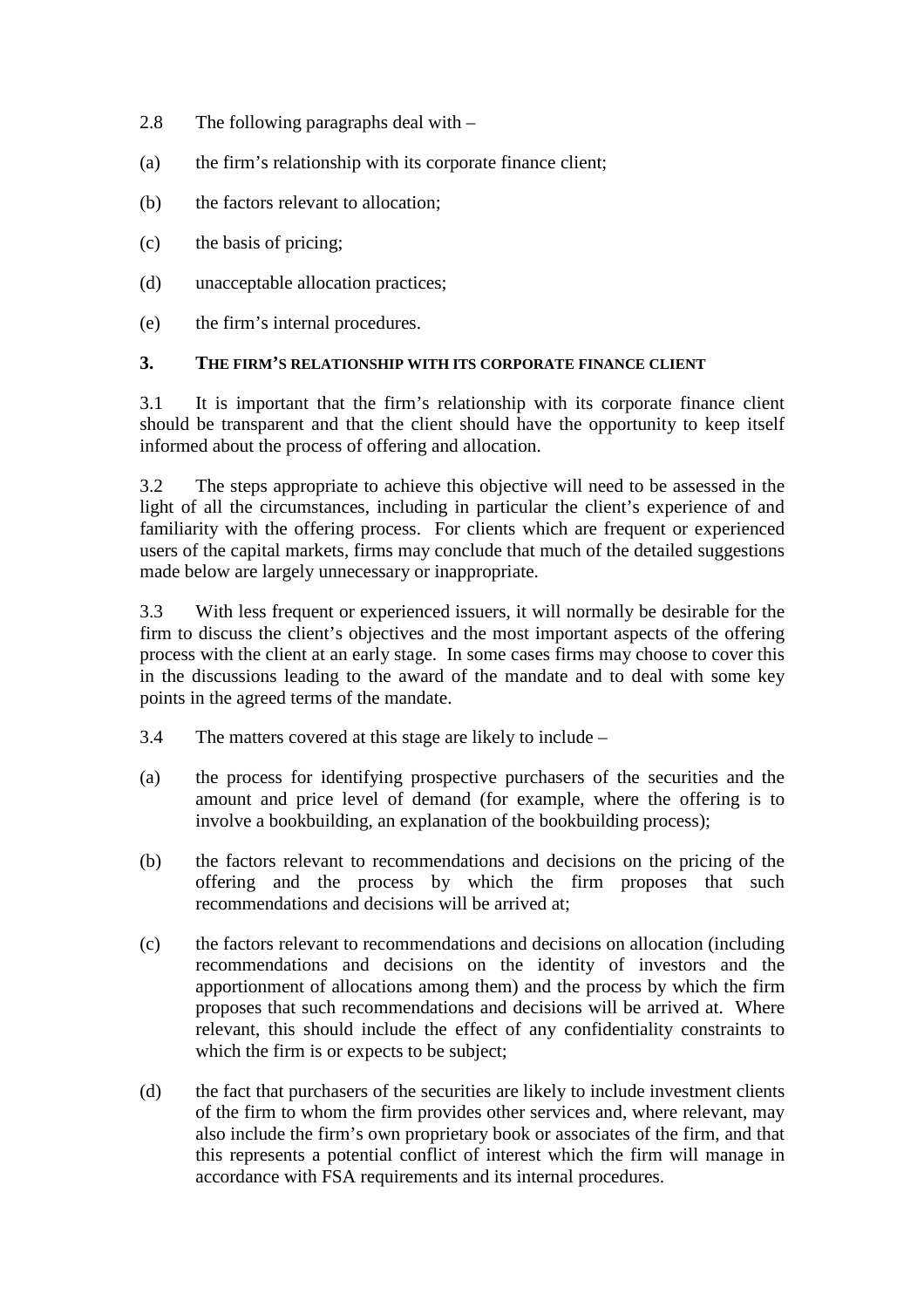3.5 The client should be offered the opportunity of active involvement in the process of allocation, including the opportunity to express any requirements, wishes or preferences regarding allocation to specific purchasers. In particular, the client should, if it wishes, be kept informed of developments in the book of demand. This is of particular importance where, as may happen for many reasons, actual investor demand fails to match expectations, or exceeds expectations, to an extent which necessitates some departure from previous understandings with, or instructions from, the client about allocation. The firm should take the client's interests and views into account in assessing how to deal with any such variation.

3.6 Experience suggests that the client's desire to be involved in the allocation process varies widely. Where the client does not take the opportunity to become actively involved, it is recommended that the firm explain that it proposes to make recommendations and decisions on pricing and allocation on the basis of its judgment, in accordance with its procedures described below and taking into account the factors referred to in those procedures.

3.7 In cases where the firm itself incurs market risk, this may be taken into account. The firm should ensure that the impact of this is made clear to the client. If, therefore, the firm regards it as necessary to make allocations at its own discretion in the case of an offering where it will buy the securities from the client or undertake a "hard" underwriting commitment at or before launch, this should be made clear at the outset. Similarly if the arrangements are such that the firm incurs market risk that may crystallize at a later stage (for example, where the firm assumes a "backstop" commitment to take up securities at the backstop price) and the firm reserves the right to make subsequent decisions on allocation at its own discretion, this should be communicated to the client.

3.8 Within the constraints imposed by client confidentiality and any applicable laws or regulations, the lead manager(s) should offer to provide the client with details of the final allocations made. Where the lead manager(s) is/are aware that there may be limitations on their ability to do so, for example because of the offering structure, this should be explained to the client at an early stage.

3.9 Where an offer includes a "friends and family" or similar tranche to be allocated by the client, the firm should make it clear that the client is responsible for the identification of participants and allocation of the final tranche (once the size of the tranche has been agreed with the lead manager). The firm should explain the procedural and timing implications of this at an early stage.

3.10 Where a number of firms are involved in different capacities in the management and distribution of an offering, this guidance will apply to a firm only to the extent (if any) that it is responsible to the client for managing the offering; it will not therefore apply, for example, to firms to which retention securities are allotted. Firms which do not have such a responsibility should follow any applicable guidance issued by the lead manager(s).

3.11 For the reasons explained in paragraph 2.4 above, the guidance set out in this section may need to be modified to take account of the nature of the transaction in question. For example, where the firm is managing a pure secondary offering of existing securities, or the securities to be offered include both existing and newly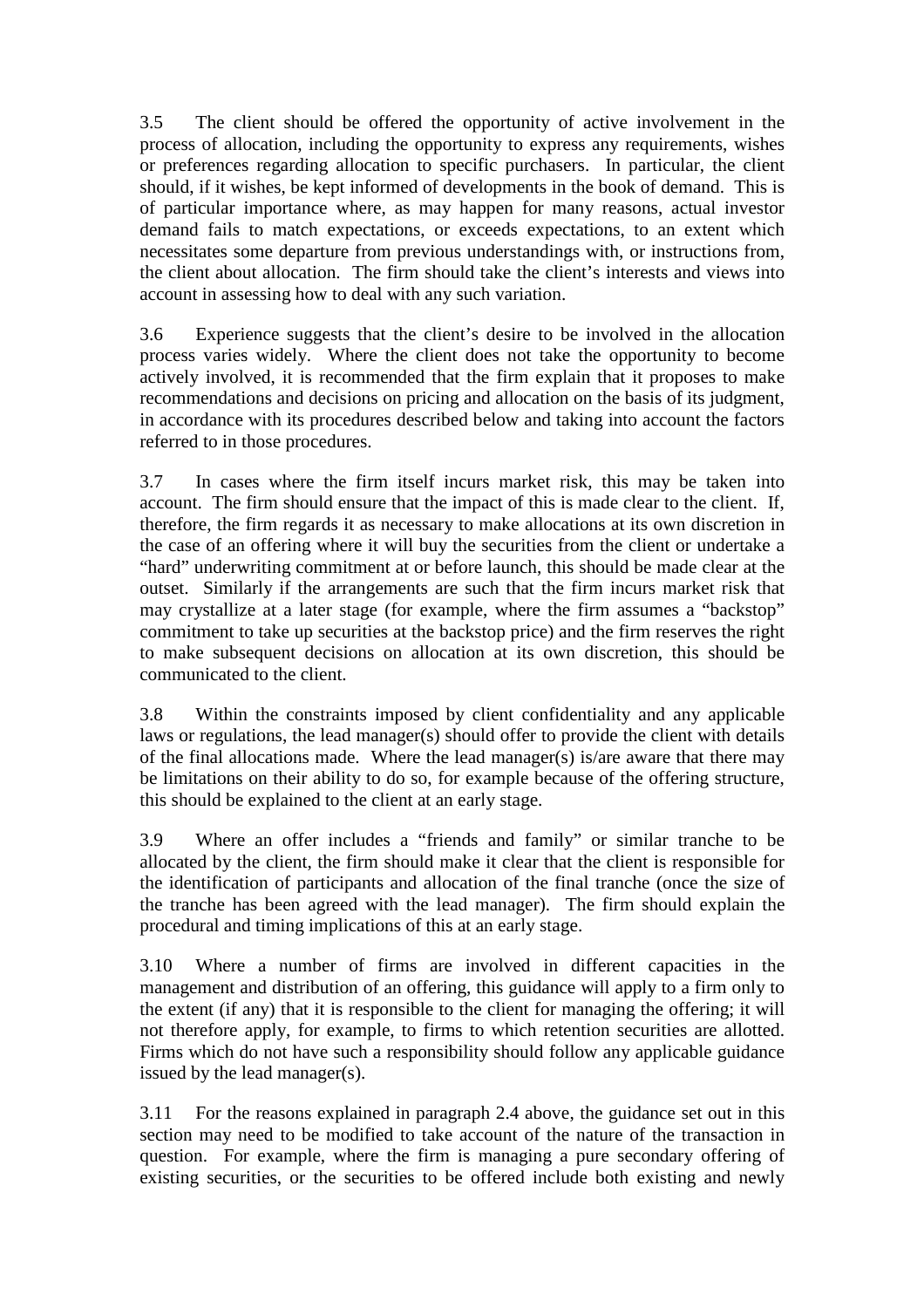issued securities, the level of interest of sellers in the spread of ownership of the securities and in the performance of the securities in the aftermarket will vary. Firms will need to take this into account in assessing their approach in each case.

# **4. FACTORS RELEVANT TO ALLOCATION**

4.1 The basic objective of allocation will normally be to produce an appropriate spread of investors (for example between long term holders and providers of liquidity, between institutional and private holders and between investors in different sectors and geographical areas), with a view to achieving an orderly aftermarket with sufficient liquidity and reasonable price stability.

4.2 The basis of allocation in an individual case will depend on the particular facts and circumstances and will be the result of discussion and the exercise of judgment. No one factor will be determinative, but factors which will often be relevant include the following -

- the size of an investor's expressed interest (both absolutely and relative to the investor's portfolio or assets under management)
- the extent to which the investor's expressed interest and the size of the allocation requested appears consistent with the investor's investment strategy and objectives and purchasing capacity
- the investor's behaviour in and following past issues generally
- the investor's interest in, and past dealings in, other securities of the issuer
- the investor's interest in, and past dealings in securities of, other issuers in the sector
- the nature and level of interest shown by the investor in the issuer and the particular offering, for example its involvement in road shows and other direct contacts with the issuer or seller of the securities
- the timing of the investor's interest, especially if interest is expressed only at a relatively late stage
- the possibility that the investor may be using the offer as a means of building a strategic stake or platform
- any statement by the investor about its intentions and the perceived credibility of any such statement
- any indication or reasonable belief that the investor has exaggerated the true extent of its interest in the expectation of being scaled down
- the category or description into which the investor falls (e.g. retail fund, pension fund, tracker fund)
- the geographical location of the investor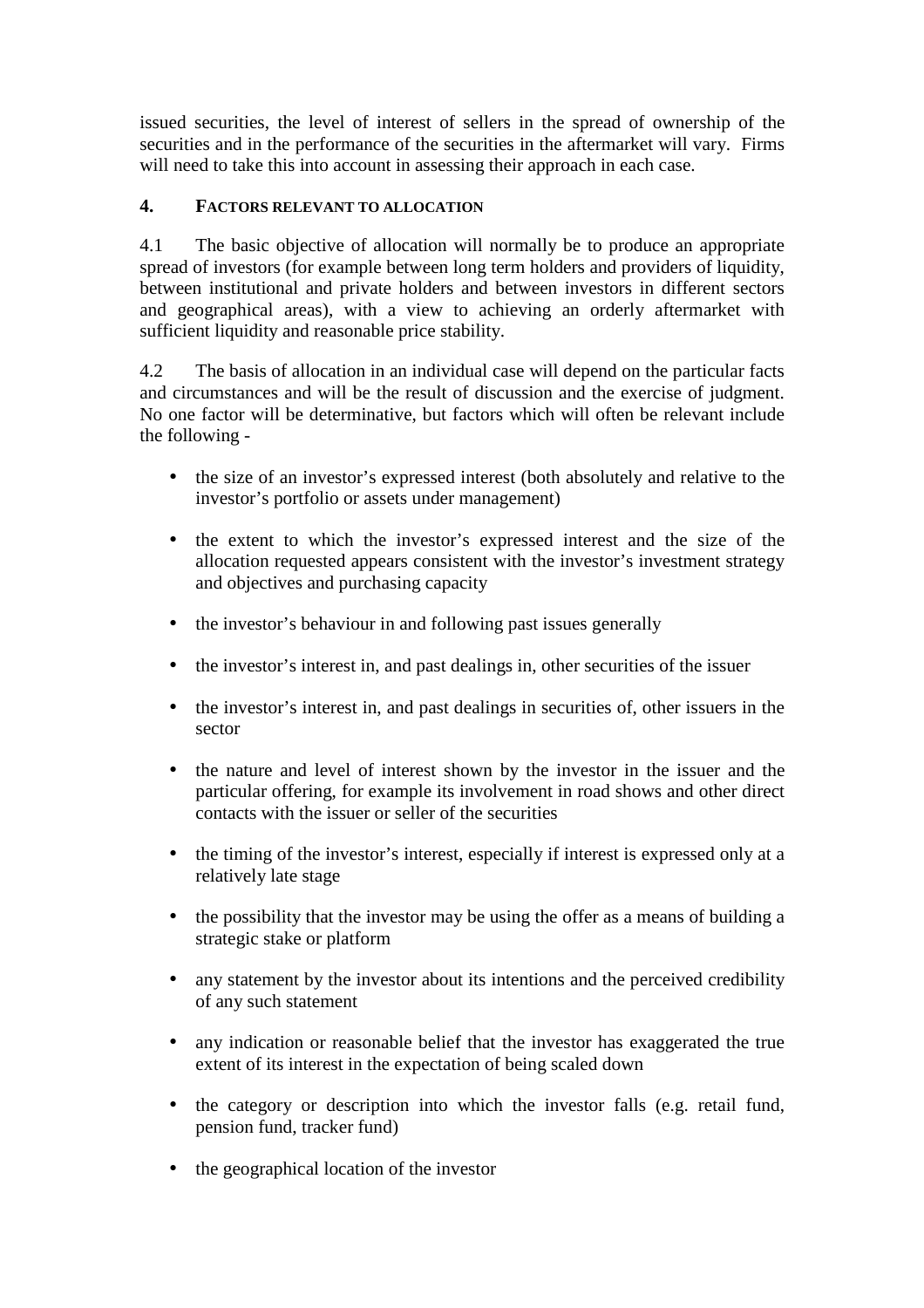- the sector or sectors of the investor's main business
- any selling restrictions or other relevant legal or regulatory restrictions in jurisdictions with which the investor is connected
- the desirability of avoiding allocations in inconvenient or uneconomic amounts.

4.3 Allocation recommendations should not be determined by the amount of trading, commission or other income received or expected by the firm from business with a particular investor client.

# **5. BASIS OF PRICING**

5.1 Valuation and pricing are complex processes which normally involve a strong element of judgment and experience. In the context of an issue of securities, there will often be a tension between the wish to maximize the proceeds of the offering and the issuer's interest in the future performance and investor perception of and interest in its securities. It is therefore of key importance that firms explain and discuss with their corporate finance clients the basis of pricing and (unless the price is agreed at the outset) how the final decision on pricing is to be reached. It is also important to keep the client fully informed of developments relevant to pricing during the offering process.

# **6. UNACCEPTABLE ALLOCATION PRACTICES**

6.1 The following are regarded as unacceptable practices which firms are recommended explicitly to prohibit as part of their internal procedures –

- (a) requiring investor clients to purchase additional securities in the after-market as a condition of being allocated securities in an offering ("laddering" or "tiein" arrangements);
- (b) other "*quid pro quo*" arrangements under which the allocation of securities to an investor client in an offering is made conditional on or linked with a compensating benefit such as the client's undertaking to accept allocations in another offer of securities or payment of excessive commissions on aftermarket dealings in the offered securities or on dealings in other securities;
- (c) "spinning" arrangements under which the firm uses an allocation as an inducement to the recipient to award or procure the award, or as a reward for the past award, of other business to the firm.

# **7. INTERNAL PROCEDURES**

7.1 Firms should structure their internal procedures with a view to ensuring that decisions about recommendations on pricing and allocation to corporate finance clients are not made by employees of the firm responsible for the firm's sales and trading relationship with investor clients.

7.2 Accordingly, while sales and trading personnel may (and generally will) provide information and guidance, including information and guidance about investor